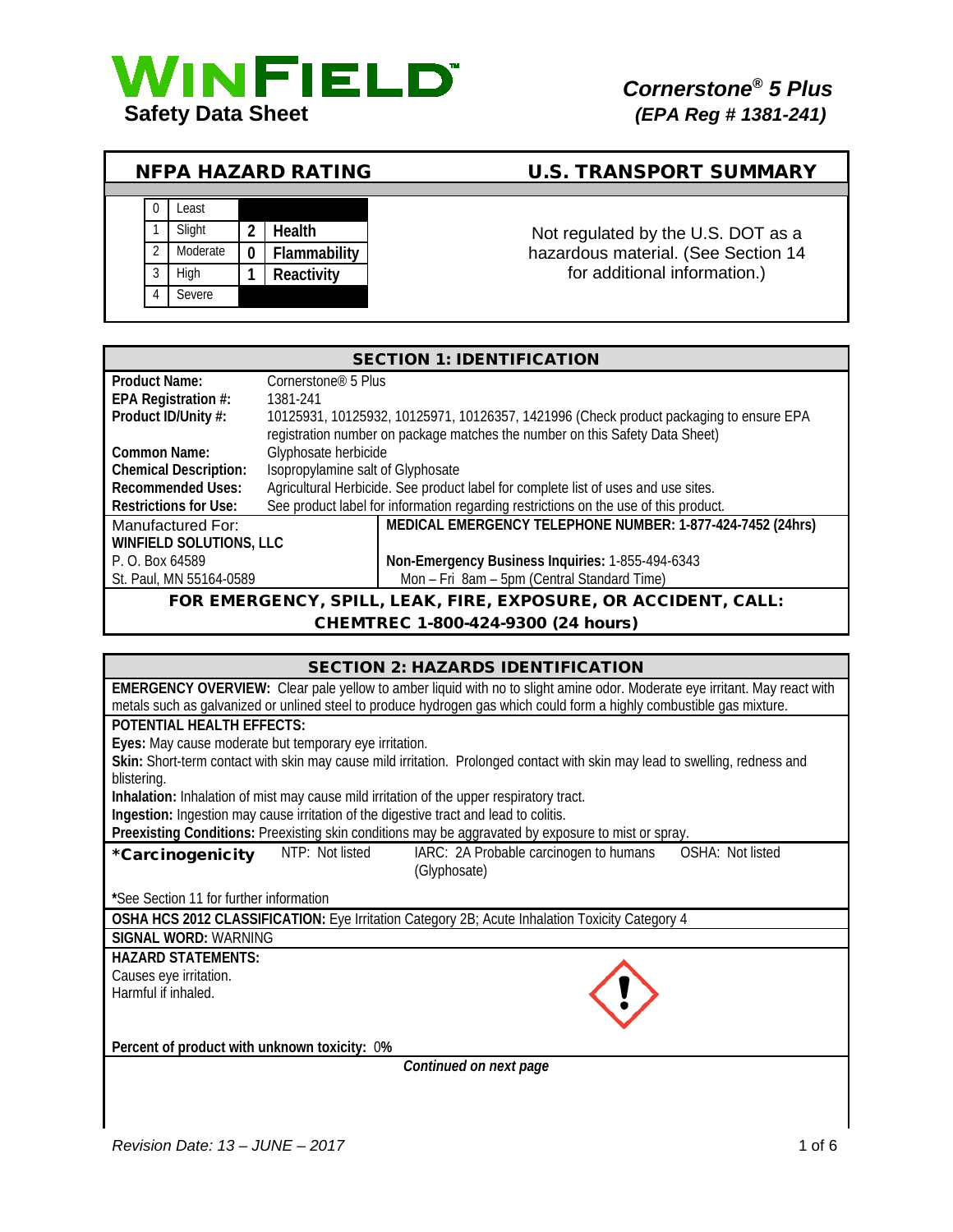#### **PRECAUTIONARY STATEMENTS:**

| Prevention: | Wash hands thoroughly after handling. Avoid breathing mist or spray. Use only outdoors or in a well-ventilated  |
|-------------|-----------------------------------------------------------------------------------------------------------------|
|             | area.                                                                                                           |
| Response:   | If in eyes: Rinse cautiously with water for 15 minutes. Remove contact lenses, if present and easy to do.       |
|             | Continue rinsing. If eye irritation persists: Get medical attention. If inhaled: Remove person to fresh air and |
|             | keep comfortable for breathing. Call a poison control center (1-877-424-7452) or doctor for treatment advice if |
|             | you feel unwell.                                                                                                |
| Storage:    | See section 7 for storage information.                                                                          |
| Disposal    | See section 13 for disposal information.                                                                        |

| <b>SECTION 3: COMPOSITION/INFORMATION ON INGREDIENTS</b>                                                                                        |        |              |
|-------------------------------------------------------------------------------------------------------------------------------------------------|--------|--------------|
| Ingredient                                                                                                                                      | % (wt) | CAS Reg. $#$ |
| Isopropylamine salt of glyphosate                                                                                                               | 53.8%  | 38641-94-0   |
|                                                                                                                                                 |        |              |
|                                                                                                                                                 |        |              |
| *Ingredients not specifically listed are non-hazardous and are considered to be confidential business information under 29 CFR<br>1910.1200(i). |        |              |
| Soo Soction 0 for ovnocura limita                                                                                                               |        |              |

See Section 8 for exposure limits.

## SECTION 4: FIRST AID MEASURES Inhalation: Remove person from contaminated area to fresh air and assist breathing as needed. Seek medical attention if irritation occurs. Ingestion: Seek medical attention or call a poison control center for treatment advice. Do not induce vomiting unless instructed to do so by a poison control center or doctor. Do not give anything by mouth to an unconscious person. Eyes: Flush eyes with clean water for at least 15 minutes. Lift eyelids to facilitate irrigation. If present, remove contact lenses after 5 minutes and continue rinsing. Seek medical attention if irritation occurs. Skin: Remove contaminated clothing and wash before re-using. Flush skin with water and then wash with soap and water. Seek medical attention if irritation persists.

## SECTION 5: FIRE FIGHTING MEASURES

**Suitable Extinguishing Media:** Use water spray, foam or dry chemical. Foam or dry chemical extinguishing systems are recommended to prevent environmental damage due to water run-off.

**Special Fire Fighting Procedures:** Wear NIOSH/MSHA approved self-contained breathing apparatus and full bunker gear. Dike area to prevent runoff and contamination of water sources. Dispose of fire control water later. Avoid breathing vapors; keep upwind.

**Hazardous Combustion Products:** Carbon monoxide, nitrogen oxides and phosphorous oxides

**Unusual Fire and Explosion Hazards:** May decompose in fire due to releasing irritating or toxic gases.

# SECTION 6: ACCIDENTAL RELEASE MEASURES

**Personal Precautions:** Refer to Section 8 for personal protective equipment to be worn during containment and clean-up of a spill involving this product.

**Environmental Precautions:** Keep spilled product from entering sewers or waterways.

**Methods for Containment:** Contain spilled product by diking area with sand or earth.

**Methods for Clean-up:** Cover contained spill with an inert absorbent material such as sand, vermiculite or other appropriate material. Vacuum, scoop, or sweep up material and place in a container for disposal. Do not place spilled material back in original container.

**Other Information:** None known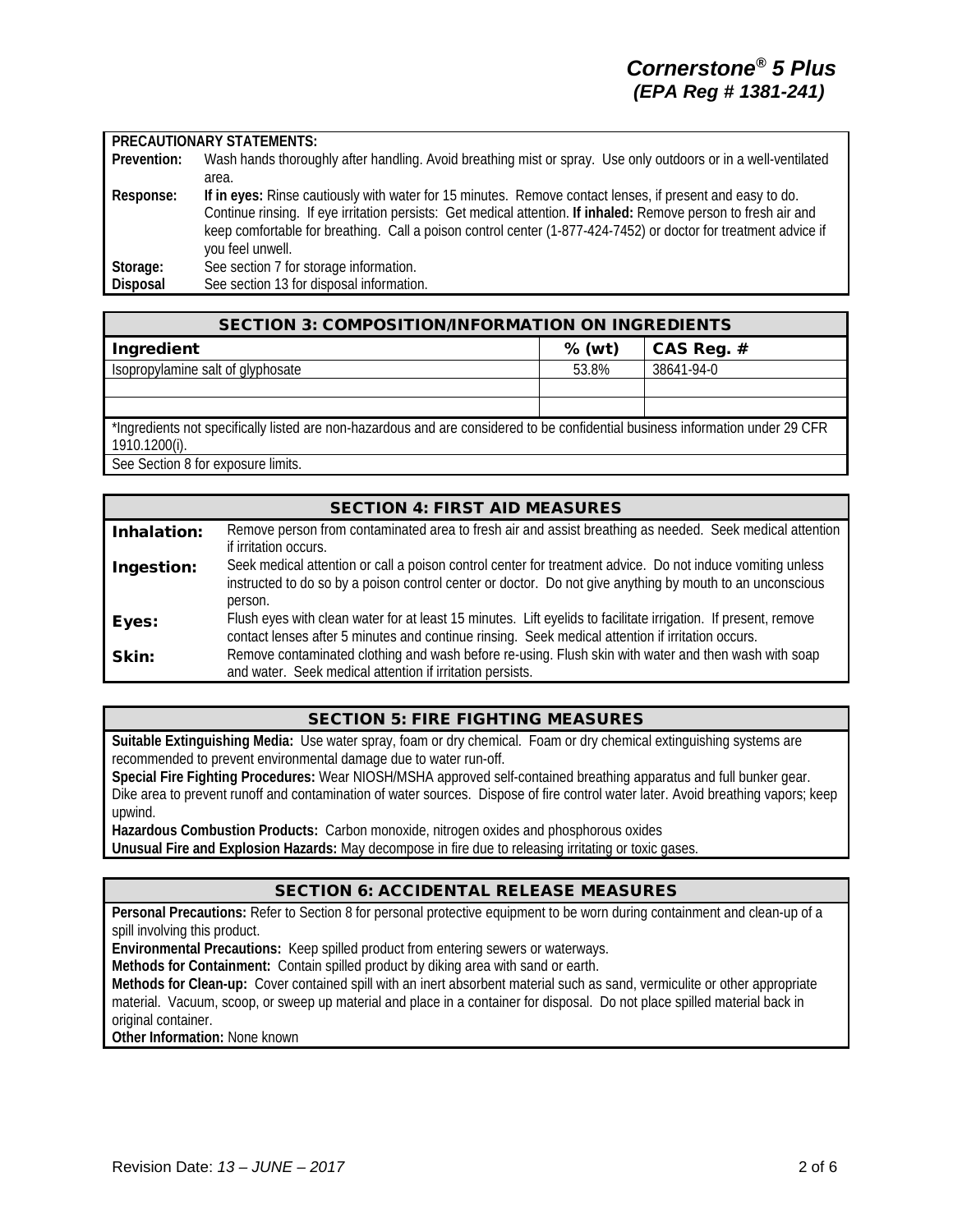## SECTION 7: HANDLING AND STORAGE

**Handling:** RECOMMENDATIONS ARE FOR MANUFACTURING, COMMERCIAL BLENDING, AND PACKAGING WORKERS. PESTICIDE APPLICATORS AND WORKERS must refer to the pesticide product label and Directions for Use attached to the product for Agricultural Use Requirements in accordance with the EPA Worker Protection Standard 40 CFR part 170. Ensure adequate ventilation. Immediately clean up spills that occur during handling. Keep containers closed when not in use. Practice good hygiene after using this material, especially before eating, drinking, smoking, using the toilet, or applying cosmetics. **Storage:** Store in cool, dry areas away from children, feed and food products and sources of heat. Store in original container with lid tightly closed. Store above 10°F (-12°C). If crystallized, warm to 80-90°F and re-dissolve by shaking container before using product. Do not store in galvanized steel or unlined mild steel containers. **See pesticide product label for additional storage information.**

**Minimum Storage Temperature:** 10°F

**Other Precautions:** Consult Federal, state and local laws and regulations pertaining to storage.

#### SECTION 8: EXPOSURE CONTROLS/PERSONAL PROTECTION

| <b>Exposure Guidelines</b>                                                                                                   |                                                                                                 |                  |           |
|------------------------------------------------------------------------------------------------------------------------------|-------------------------------------------------------------------------------------------------|------------------|-----------|
| Component:                                                                                                                   | <b>OSHA PEL</b>                                                                                 | <b>ACGIH TLV</b> | NIOSH REL |
| No components have exposure guidelines                                                                                       |                                                                                                 |                  |           |
|                                                                                                                              |                                                                                                 |                  |           |
| NOTE TO END USERS: PERSONAL PROTECTIVE EQUIPMENT (PPE) AND CLOTHING LISTED IN THIS SECTION IS FOR                            |                                                                                                 |                  |           |
| MANUFACTURING, COMMERCIAL BLENDING AND PACKAGING WORKERS. APPLICATORS AND HANDLERS SHOULD                                    |                                                                                                 |                  |           |
| REFER TO THE PESTICIDE PRODUCT LABEL FOR PROPER PERSONAL PROTECTIVE EQUIPMENT (PPE) AND                                      |                                                                                                 |                  |           |
| CLOTHING.                                                                                                                    |                                                                                                 |                  |           |
| Respiratory Protection: Wear respiratory protection if inadequate ventilation. Wear a NIOSH-certified (or equivalent) TC23C  |                                                                                                 |                  |           |
| Chemical/Mechanical type filter system to remove a combination of particles, gas and vapors.                                 |                                                                                                 |                  |           |
| <b>Engineering Controls:</b>                                                                                                 | Local Exhaust: Provide general or local exhaust ventilation systems to maintain airborne        |                  |           |
|                                                                                                                              | concentrations below OSHA PELs or other specified exposure limits. Local exhaust ventilation is |                  |           |
| preferred.                                                                                                                   |                                                                                                 |                  |           |
| Protective Gloves: Wear chemical resistant gloves.                                                                           |                                                                                                 |                  |           |
| Eye Protection: Wear chemical goggles or safety glasses and full-face shield. Contact lenses are not eye protective devices. |                                                                                                 |                  |           |
| An emergency eyewash or water supply should be readily accessible to the work area.                                          |                                                                                                 |                  |           |
| Other Protective Clothing or Equipment: Wear long sleeve shirt, long pants and shoes plus socks to prevent skin exposure.    |                                                                                                 |                  |           |
| Work/Hygienic Practices: Never eat, drink, nor use tobacco in work areas. Practice good hygiene after using this material,   |                                                                                                 |                  |           |
| especially before eating, drinking, smoking, using the toilet, or applying cosmetics.                                        |                                                                                                 |                  |           |

#### SECTION 9: PHYSICAL AND CHEMICAL PROPERTIES

| <b>Physical State:</b>      | Liquid                                                                | Specific Gravity ( $H_2O=1$ ):       | $1.18 - 1.25$ (typical) |
|-----------------------------|-----------------------------------------------------------------------|--------------------------------------|-------------------------|
| Vapor Pressure (mm Hg):     | Not determined                                                        | Density (Ibs/gallon):                | 9.85 - 10.43 lbs/gallon |
| Vapor Density (Air=1):      | Not determined                                                        | <b>Melting Point/Freezing Point:</b> | Not determined          |
| Solubility in Water (wt %): | Not determined                                                        | <b>Boiling Point/Range:</b>          | Not determined          |
| Viscosity:                  | Not determined                                                        | pH:                                  | $4.6 - 5.1$             |
| Appearance and odor:        | Clear pale yellow to amber<br>liquid with no to slight amine<br>odor. | Flash Point:                         | Does not flash          |

#### SECTION 10: STABILITY AND REACTIVITY

**Reactivity:** Reacts with galvanized steel or unlined mild steel to produce hydrogen, a highly flammable gas that could explode. **Chemical Stability:** Product is stable at ambient temperature and pressure, under normal storage and handling conditions. **Possibility of Hazardous Reactions:** Will not occur **Conditions to Avoid:** Temperatures above 115°F (46°C) and below 10°F (-12°C). **Incompatible Materials:** Strong oxidizers or bases, mild and galvanized steel. **Hazardous Decomposition Products:** Carbon monoxide, Nitrogen oxides, phosphorous oxides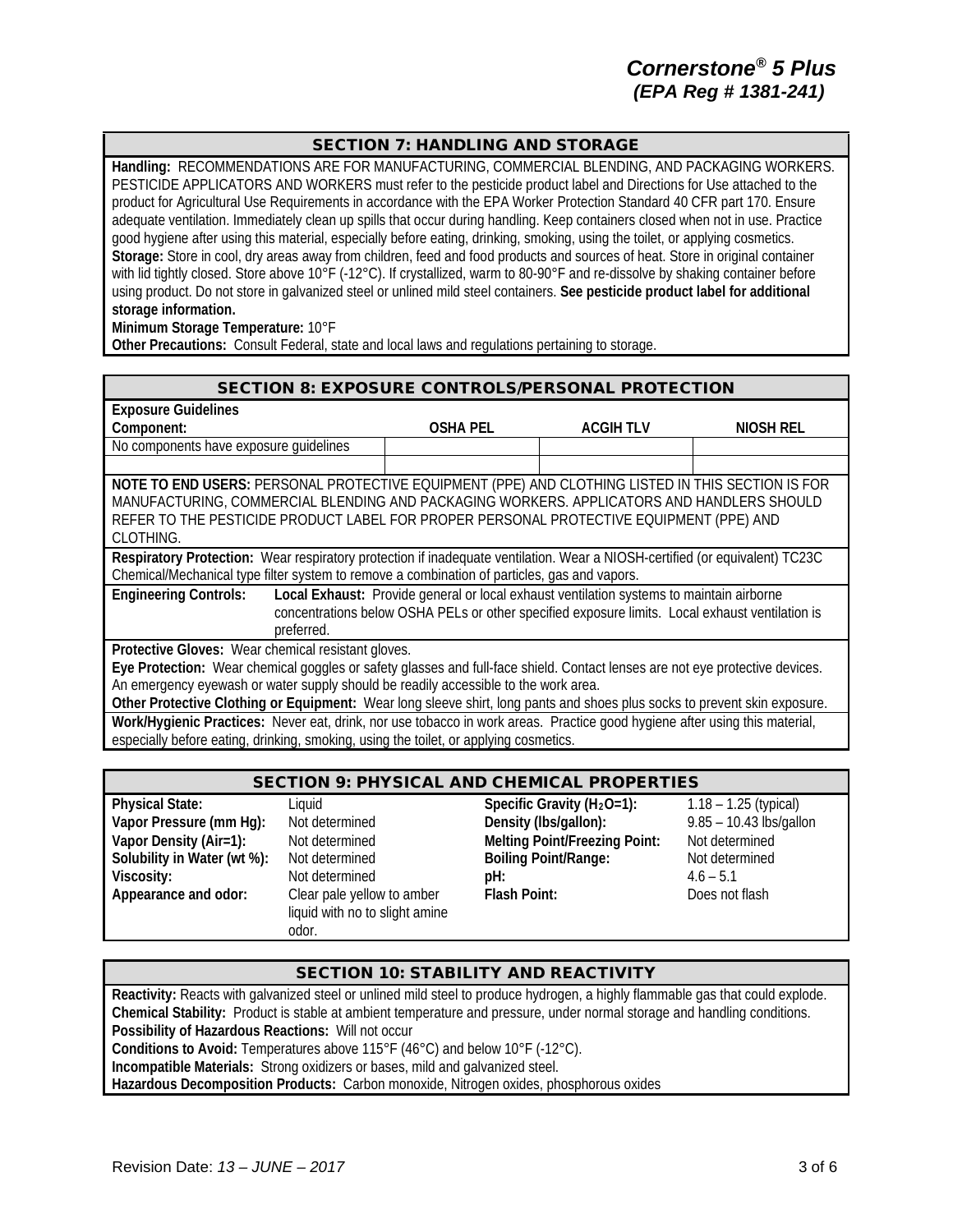## SECTION 11: TOXICOLOGICAL INFORMATION

| <b>ACUTE TOXICITY</b>                                  |                                                                                                                                                                                                                                                                                                                                                                                                                                                                                                                                                                                                                       |
|--------------------------------------------------------|-----------------------------------------------------------------------------------------------------------------------------------------------------------------------------------------------------------------------------------------------------------------------------------------------------------------------------------------------------------------------------------------------------------------------------------------------------------------------------------------------------------------------------------------------------------------------------------------------------------------------|
| Eye Effects:                                           | Causes moderate eye irritation (rabbit) clearing within 48 hours.                                                                                                                                                                                                                                                                                                                                                                                                                                                                                                                                                     |
| <b>Skin Effects:</b>                                   | Short-term contact with skin may cause mild irritation. Prolonged contact with skin may lead to                                                                                                                                                                                                                                                                                                                                                                                                                                                                                                                       |
| <b>Acute Inhalation Effects:</b>                       | swelling, redness and blistering. LD50 >5,000 mg/kg (male rat). Product is not a sensitizer.                                                                                                                                                                                                                                                                                                                                                                                                                                                                                                                          |
|                                                        | $LC50 > 2.5$ mg/L (rat)                                                                                                                                                                                                                                                                                                                                                                                                                                                                                                                                                                                               |
| <b>Acute Oral Effects:</b>                             | LD50 >5,000 mg/kg (rat)                                                                                                                                                                                                                                                                                                                                                                                                                                                                                                                                                                                               |
| Specific Target Organ                                  | None known                                                                                                                                                                                                                                                                                                                                                                                                                                                                                                                                                                                                            |
| Toxicity:                                              |                                                                                                                                                                                                                                                                                                                                                                                                                                                                                                                                                                                                                       |
| <b>CHRONIC TOXICITY</b>                                |                                                                                                                                                                                                                                                                                                                                                                                                                                                                                                                                                                                                                       |
| Carcinogenicity:                                       | The United States Environmental Protection Agency (EPA) has given glyphosate a Group E<br>classification (evidence of non-carcinogenicity in humans). The Canadian Pest Management<br>Regulatory Agency (PMRA) has classified glyphosate as unlikely to pose a human cancer risk.<br>The European Food Safety Authority (EFSA) has classified glyphosate as unlikely to pose a<br>carcinogenic hazard to humans. In 2015, the International Agency for Cancer Research (IARC)<br>classified glyphosate as a probable human carcinogen Group 2A based on limited human<br>evidence and sufficient evidence in animals. |
| Mutagenicity:                                          | None known                                                                                                                                                                                                                                                                                                                                                                                                                                                                                                                                                                                                            |
| Teratogenicity:                                        | None known                                                                                                                                                                                                                                                                                                                                                                                                                                                                                                                                                                                                            |
| <b>Reproductive Toxicity:</b>                          | None known                                                                                                                                                                                                                                                                                                                                                                                                                                                                                                                                                                                                            |
| <b>POTENTIAL HEALTH EFFECTS:</b>                       |                                                                                                                                                                                                                                                                                                                                                                                                                                                                                                                                                                                                                       |
| Eyes: May cause moderate but temporary eye irritation. |                                                                                                                                                                                                                                                                                                                                                                                                                                                                                                                                                                                                                       |
|                                                        | Skin: Short-term contact with skin may cause mild irritation. Prolonged contact with skin may lead to swelling, redness and                                                                                                                                                                                                                                                                                                                                                                                                                                                                                           |
| blistering.                                            |                                                                                                                                                                                                                                                                                                                                                                                                                                                                                                                                                                                                                       |

**Inhalation:** Inhalation of mist may cause mild irritation of the upper respiratory tract.

**Ingestion:** Ingestion may cause irritation of the digestive tract and lead to colitis.

|                                                                                                                          | <b>SECTION 12: ECOLOGICAL INFORMATION</b>                                                   |  |  |
|--------------------------------------------------------------------------------------------------------------------------|---------------------------------------------------------------------------------------------|--|--|
| ENVIRONMENTAL SUMMARY: Do not apply directly to water, to areas where surface water is present or to intertidal areas    |                                                                                             |  |  |
| below the mean high water mark. Do not contaminate water when cleaning equipment or disposing of equipment washwaters or |                                                                                             |  |  |
|                                                                                                                          | rinsate. The information presented below is on the technical active ingredient, glyphosate. |  |  |
| <b>ECOTOXICITY DATA:</b>                                                                                                 |                                                                                             |  |  |
| Fish Acute and Prolonged Toxicity:                                                                                       | Bluegill Sunfish: >24 mg/L (48 hour)                                                        |  |  |
|                                                                                                                          | Rainbow Trout: 140 mg/L (48 hour)                                                           |  |  |
| <b>Aquatic Invertebrate Acute Toxicity:</b>                                                                              | Daphnia magna: 780 ppm (48 hour)                                                            |  |  |
| <b>Aquatic Plant Toxicity:</b>                                                                                           | Not determined                                                                              |  |  |
| <b>Bird Acute and Prolonged Toxicity:</b>                                                                                | Bobwhite quail: Acute LD50 > 2,000 mg/kg                                                    |  |  |
| Honeybee Toxicity:                                                                                                       | >100 ug/bee (oral); practically non-toxic                                                   |  |  |
| <b>ENVIRONMENTAL EFFECTS:</b>                                                                                            |                                                                                             |  |  |
| Soil Absorption/Mobility:                                                                                                | Even though technical glyphosate is highly water soluble it appears that parent             |  |  |
|                                                                                                                          | glyphosate and its degradation product, aminomethyl phosphonic acid (AMPA), have            |  |  |
|                                                                                                                          | a low potential to move to ground-water due to their strong adsorptive characteristics      |  |  |
|                                                                                                                          | demonstrated in laboratory and field studies. However, glyphosate does have the             |  |  |
|                                                                                                                          | potential to contaminate surface waters due to its aquatic use patterns and erosion via     |  |  |
|                                                                                                                          | transport of residues adsorbed to soil particles suspended in runoff water. If              |  |  |
|                                                                                                                          | glyphosate were to reach surface water it would be resistant to hydrolysis and              |  |  |
|                                                                                                                          | aqueous photolysis.                                                                         |  |  |
| Persistence and degradability:                                                                                           | Glyphosate technical is readily degraded by soil microbes to aminomethyl phosphonic         |  |  |
|                                                                                                                          | acid (AMPA), which is degraded to CO2, although at a slower rate than parent                |  |  |
|                                                                                                                          | glyphosate.                                                                                 |  |  |
| <b>Bioaccumulative Potential:</b>                                                                                        | Not determined                                                                              |  |  |
| Other adverse effects:                                                                                                   | Not determined                                                                              |  |  |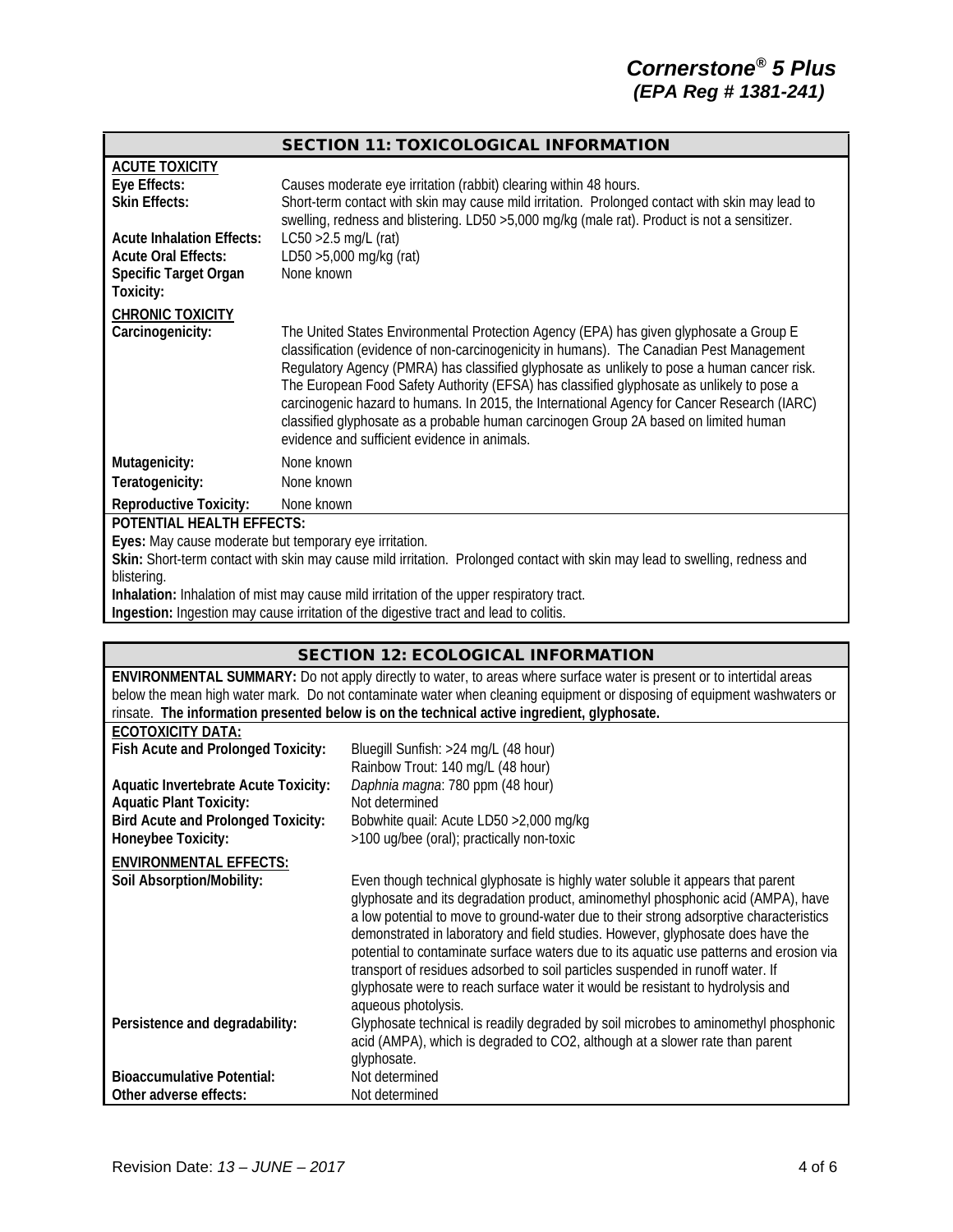# SECTION 13: DISPOSAL CONSIDERATIONS

**Waste:** Dispose of in accordance with applicable Federal, state and local laws and regulations.

**Container:** Triple rinse and recycle the container or dispose of in accordance with Federal, state and local laws and regulations. **See pesticide product label for full instructions on disposal.**

**RCRA Characteristics:** It is the responsibility of the individual disposing of this product to determine the RCRA classification and hazard status of the waste.

|                  | <b>SECTION 14: TRANSPORT INFORMATION</b>                                                                  |
|------------------|-----------------------------------------------------------------------------------------------------------|
| DOT:             | This product is not regulated by the U.S. Department of Transportation as a hazardous material for ground |
| (Ground)         | shipment.                                                                                                 |
| IMDG:<br>(Sea)   | Not determined                                                                                            |
| IATA:<br>(Air)   | Not determined                                                                                            |
| TDG:<br>(Canada) | Not determined                                                                                            |

| <b>SECTION 15: REGULATORY INFORMATION</b>                                                                                                                                                                                                                                                                                                                                                               |
|---------------------------------------------------------------------------------------------------------------------------------------------------------------------------------------------------------------------------------------------------------------------------------------------------------------------------------------------------------------------------------------------------------|
| TSCA Inventory: This product is exempt from TSCA inventory listing requirements as it is solely for FIFRA regulated use.<br><b>SARA Title III Information:</b>                                                                                                                                                                                                                                          |
| Section 302 - Extremely hazardous substances:<br>None listed                                                                                                                                                                                                                                                                                                                                            |
| Section 311/312 - Hazard Categories:<br>Immediate (Acute)                                                                                                                                                                                                                                                                                                                                               |
| Section 313 - The following chemicals are subject to the reporting requirements of Section 313 of Title III, Superfund<br>Amendments and Reauthorization Act of 1986 and 40 CFR 372:<br>None listed                                                                                                                                                                                                     |
| CERCLA - This product contains the following chemicals which have a reportable quantity (RQ) under the Comprehensive                                                                                                                                                                                                                                                                                    |
| Environmental Response, Compensation, and Liability Act (CERCLA):<br>None listed                                                                                                                                                                                                                                                                                                                        |
| EPA Registration Information: This chemical is a pesticide product registered by the Environmental Protection Agency and is<br>subject to certain labeling requirements under federal pesticide law. These requirements differ from the classification criteria and<br>hazard information required for safety data sheets, and for workplace labels of non-pesticide chemicals. Following is the hazard |
| information as required on the pesticide label:                                                                                                                                                                                                                                                                                                                                                         |
| CAUTION<br>Causes moderate eye irritation.<br>Do not get in eyes, on skin, or on clothing.                                                                                                                                                                                                                                                                                                              |
| Wash thoroughly with soap and water after handling. Remove contaminated clothing and wash clothing before re-use.<br>DOMESTIC ANIMALS: This product is considered to be relatively non-toxic to dogs and other domestic animals; however,                                                                                                                                                               |
| ingestion of this product or large amounts of freshly sprayed vegetation may result in temporary gastrointestinal irritation                                                                                                                                                                                                                                                                            |
| (vomiting, diarrhea, colic, etc.). If such symptoms are observed, provide the animal with plenty of fluids to prevent dehydration.<br>Call a veterinarian if symptoms persist for more than 24 hours.                                                                                                                                                                                                   |
| California Proposition 65: This product does not contain any chemicals known to the state of California to cause cancer and/or<br>reproductive harm.                                                                                                                                                                                                                                                    |
| U.S. State Worker and Community Right-To-Know (RTK) Information (CT, IL, MA, MN, NH, NJ, PA, RI):                                                                                                                                                                                                                                                                                                       |
| <b>Chemical Name</b><br>CAS#<br>State(s)                                                                                                                                                                                                                                                                                                                                                                |
| No components listed                                                                                                                                                                                                                                                                                                                                                                                    |
| Canadian Domestic Substances List: Not determined                                                                                                                                                                                                                                                                                                                                                       |
| WHMIS Classification: This product is not registered for use in Canada. WHMIS classification is not determined.                                                                                                                                                                                                                                                                                         |